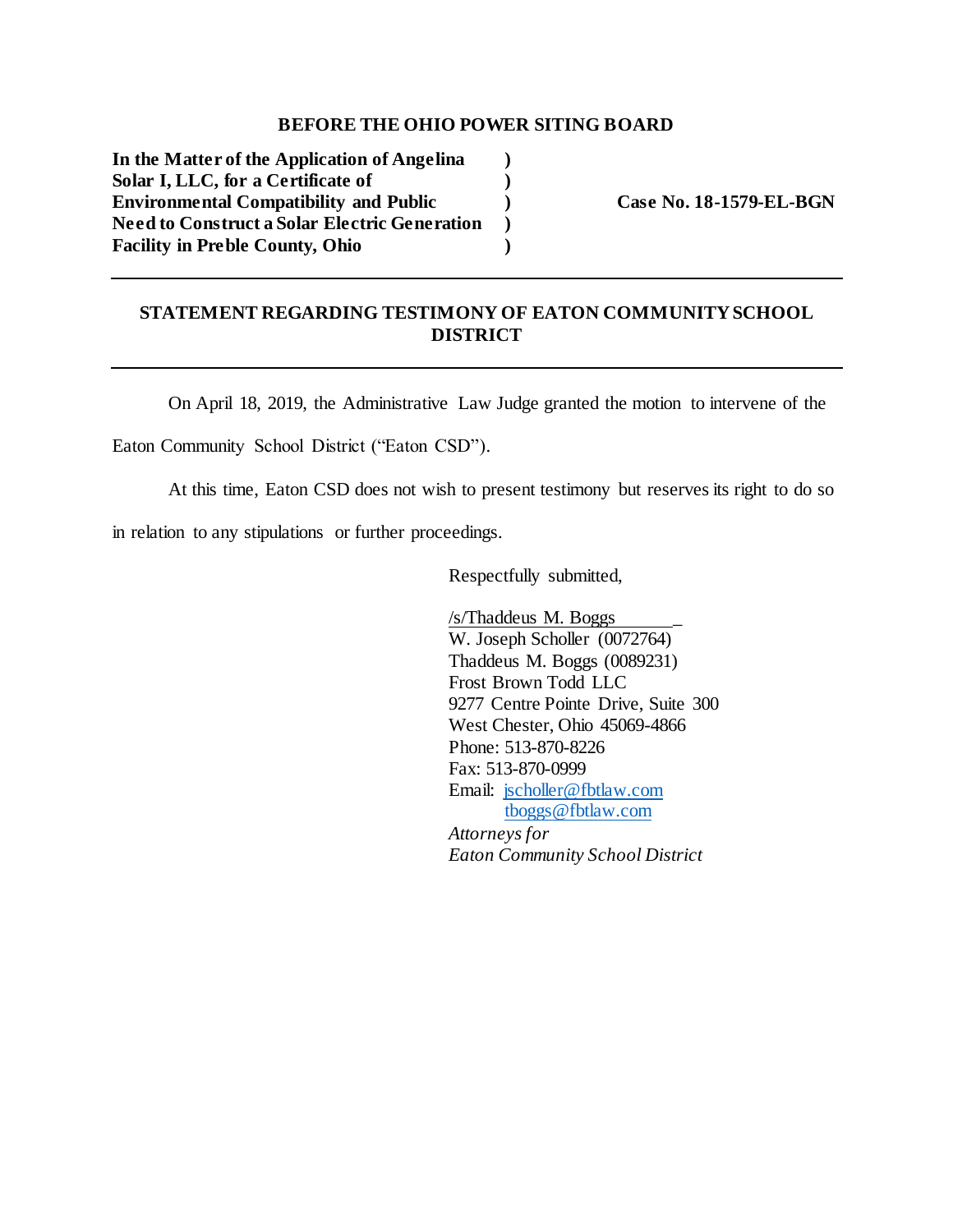## **CERTIFICATE OF SERVICE**

The undersigned hereby certifies that a true and accurate copy of the foregoing was served on this 10<sup>th</sup> day of May, 2019, by the OPSB's e-filing system, with courtesy copies provided by email to the persons listed below:

Michael J. Settineri – [mjsettineri@vorys.com](mailto:mjsettineri@vorys.com) MacDonald W. Taylor - [mwtaylor@vorys.com](mailto:mwtaylor@vorys.com) Jodi Bair – [Jodi.bair@ohioattorneygeneral.com](mailto:Jodi.bair@ohioattorneygeneral.com) Dylan Borchers – [dborchers@bricker.com](mailto:dborchers@bricker.com) Kathryn West – [kwest@prebco.org](mailto:kwest@prebco.org) Chad Endsley –  $\overline{\text{cendsley}\textcircled{e}\text{ofbf.org}}$ Leah Curtis – [lcurtis@ofbf.org](mailto:lcurtis@ofbf.org) Amy Milam – [amilam@ofbf.org](mailto:amilam@ofbf.org) Jack Van Kley – [jvankley@vankleywalker.com](mailto:jvankley@vankleywalker.com) Chris Walker – [cwalker@vankleywalker.com](mailto:cwalker@vankleywalker.com)

> /s/ Thaddeus M. Boggs Thaddeus M. Boggs (0089231)

0110165.0717983 4825-5637-2118v1